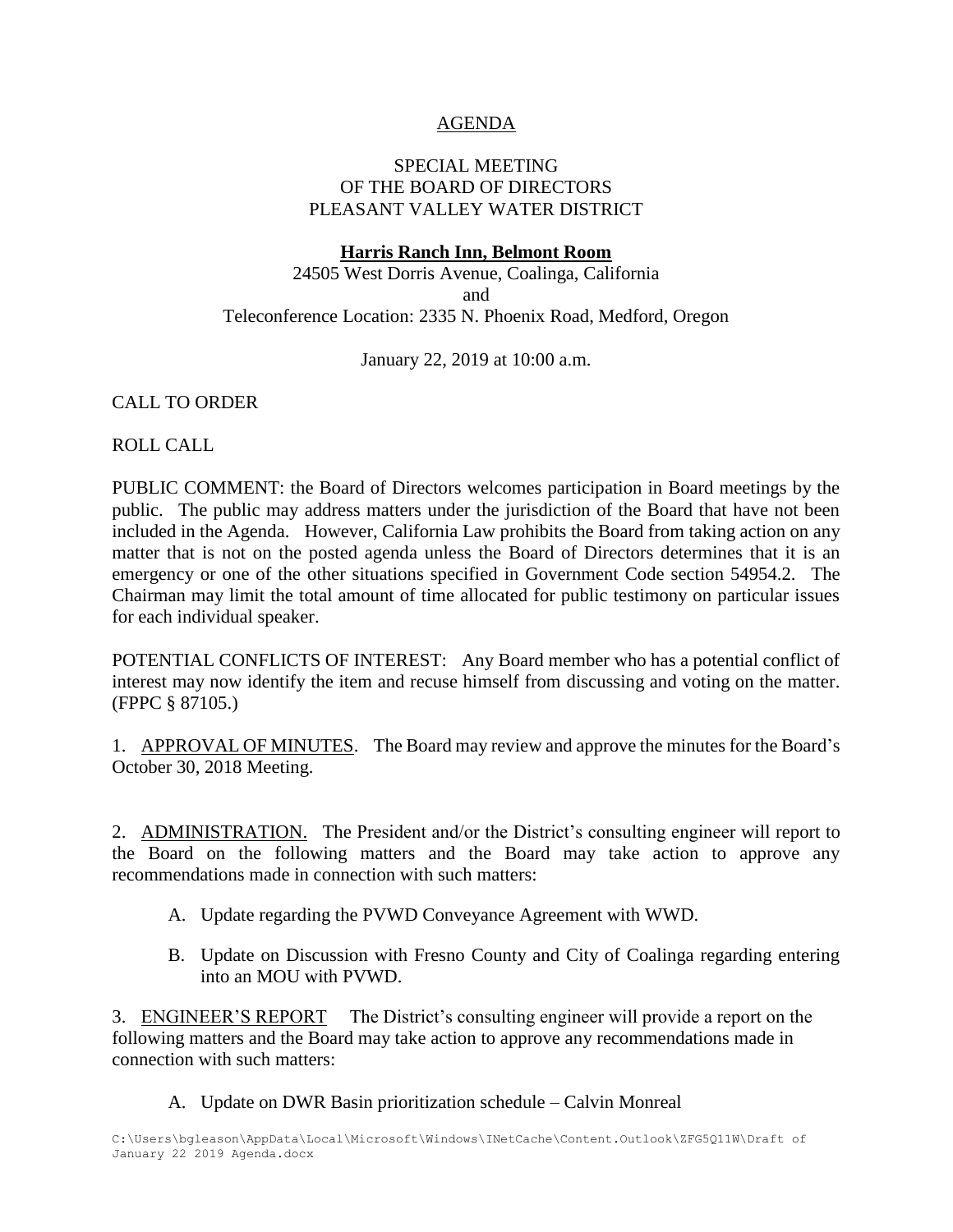- a. Review of the Timeline to prepare the GSP-Calvin Monreal
- b. Consider taking action to Submit Notification to Prepare GSP's
- B. Update on IRWMP Call for Projects submitted to SLDMWA Calvin Monreal
- C. Update on Stream Monitoring-Flow Measurement. -Calvin Monreal
- D. Update on the Warrant Act Contract with the Bureau.-Brian Ehlers

6. PRIVATE PIPELINE LANDOWNER'S REPORT A report will be given on the following maters and the Board may take action to approve any recommendations made in connection with such matters.

A. Update on operations – Sarah Woolf

7. FINANCIAL MATTERS. The Board may review, discuss and take action on a variety of matters related to the District's financial status including:

- A. Review of the District's December 31, 2018 balance sheet
- B. Review of the District's July 1, 2018 through December 31,2018 budget to actual report
- C. Consider mechanisms for funding the District's general and administrative operations, including but not limited possible Prop 218 Election.
- D. Review and possible approval of bills to be paid by the District and/or ratification of those bills.
- E. The District's Tax Collector will report on the status of the 2017/2018 assessment schedule.

# 9. ADJOURNMENT.

*Members of the public may directly address the Board of Directors on any item of interest to the public within the Board's subject matter jurisdiction before or during the Board's consideration of the item.*

*Written materials related to an agenda item to be considered in open session that are public records will be made available for public inspection upon request.*